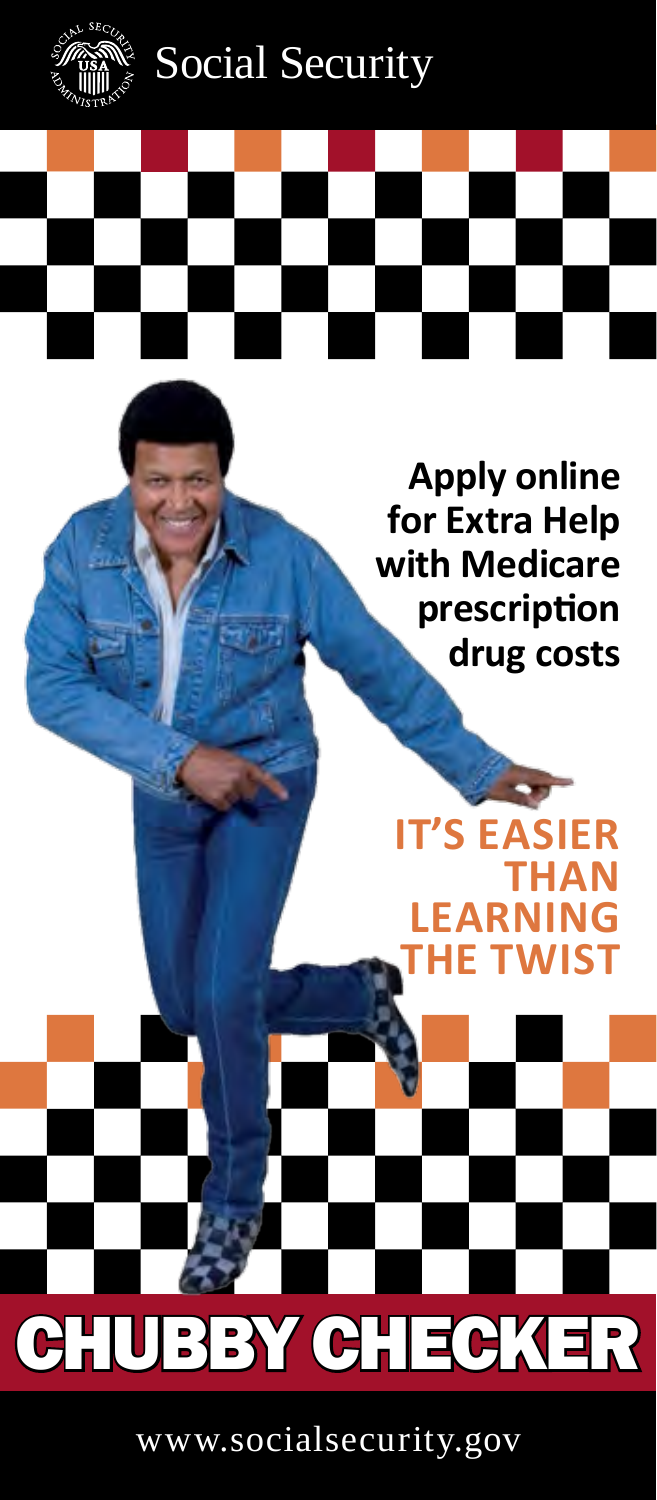## Apply online for Extra Help with Medicare prescription drug costs It's easier than learning the twist

### **What is Extra Help with Medicare prescription drug plan costs?**

Anyone who has Medicare can get Medicare prescription drug coverage. Some people with limited resources and income **also may be able** to get Extra Help to pay for the costs—monthly premiums, annual deductibles, and prescription co-payments—related to a Medicare prescription drug plan. The Extra Help is estimated to be worth about \$4,000 per year. Many people qualify for these big savings and don't even know it.

To qualify for Extra Help:

- You must reside in one of the 50 states or the District of Columbia;
- Your resources must be limited to \$13,300 for an individual or \$26,580 for a married couple living together. Resources include such things as bank accounts, stocks and bonds. We **do not** count your home, car and any life insurance policy as resources; **and**
- Your annual income must be limited to \$17,235 for an individual or \$23,265 for a married couple living together. Even if your annual income is higher, you still may be able to get some help. Some examples where your income may be higher are if you or your spouse: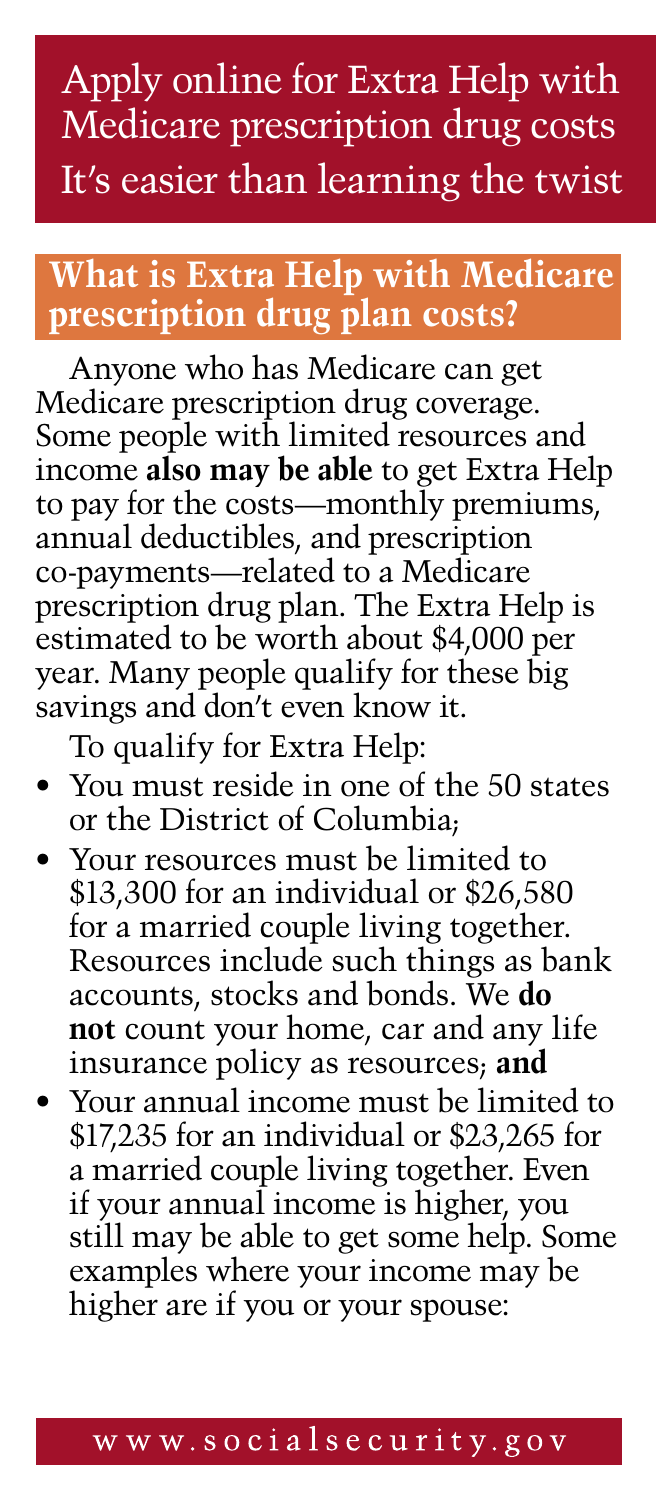- —Support other family members who live with you;
- —Have earnings from work; or
- —Live in Alaska or Hawaii.

### **How do I apply?**

It is easy to apply for Extra Help. Just complete Social Security's *Application [for Extra Help with Medicare](https://secure.ssa.gov/i1020/start) Prescription Drug Plan Costs* (SSA-1020). Here's how:

- You can apply online at *[www.socialsecurity.gov/extrahelp](http://www.socialsecurity.gov/extrahelp)*;
- Call Social Security at **1-800-772-1213** (TTY **1-800-325-0778**) to apply over the phone or to request an application; or
- Apply at your local Social Security office.

After you apply, Social Security will review your application and send you a letter to let you know if you qualify for Extra Help. Once you qualify, you can choose a Medicare prescription drug plan. If you do not select a plan, the Centers for Medicare & Medicaid Services (CMS) will do it for you. The sooner you join a plan, the sooner you begin receiving benefits.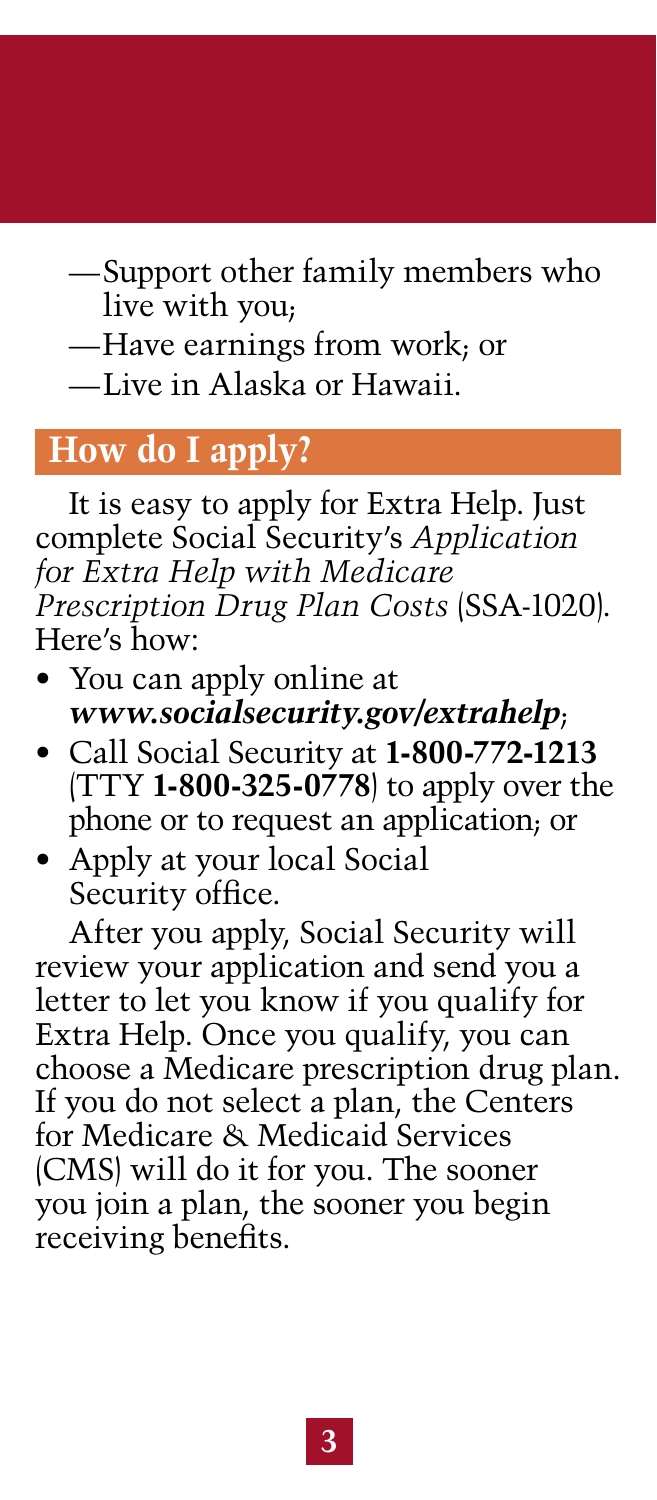# www.socialsecurity.gov

If you are not eligible for Extra Help, you still may be able to enroll in a Medicare prescription drug plan. For information about enrollment periods, visit *[www.medicare.gov](http://www.medicare.gov)* or call **1-800-MEDICARE** (**1-800-633-4227**; TTY **1-877-486-2048**).

### **Why should I apply online?**

Our online application is secure and offers several advantages. It takes you through the process step by step, with a series of self-help screens. The screens will tell you what information you need to complete the application and will guide you in answering the questions fully. You can apply from any computer at your own pace. You can start and stop at any time during the process, so you can leave the application and go back later to update or complete any of the required information. We are careful to protect your personal information.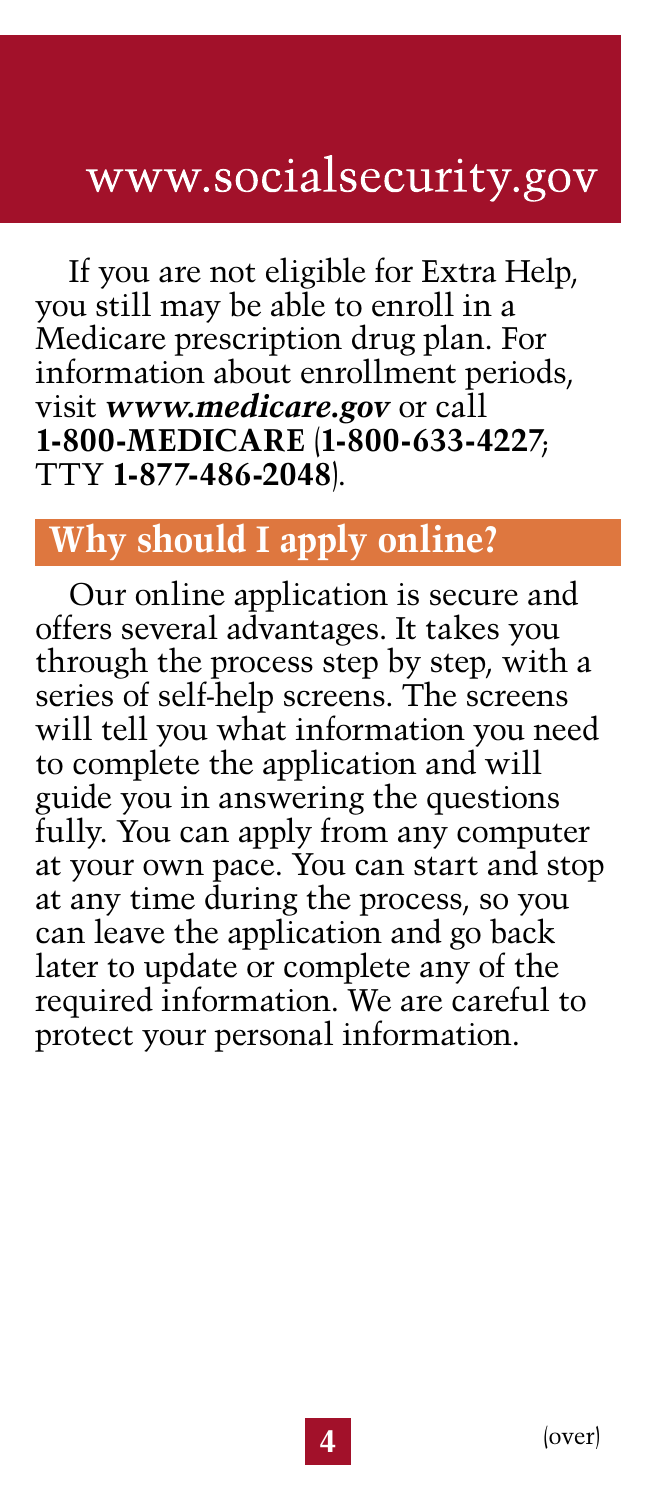### **Can state agencies help with my Medicare costs?**

When you file your application for Extra Help, you also can start your application process for the Medicare Savings Programs. These state programs provide help with other Medicare costs. Social Security will send information to your state unless you tell us not to on the Extra Help application. Your state will contact you to help you apply for a Medicare Savings Program.

These Medicare Savings Programs help people with limited resources and income pay for their Medicare expenses. The Medicare Savings Programs help pay for your Medicare Part B (medical insurance) premiums. For some people, the Medicare Savings Programs also may pay for Medicare Part A (hospital insurance) premiums, if any, and Part A and B deductibles and co-payments.

#### **How can I get more information?**

For more information about getting Extra Help with your Medicare prescription drug plan costs, visit *[www.socialsecurity.gov/extrahelp](http://www.socialsecurity.gov/extrahelp)* or call Social Security at **1-800-772-1213** (TTY **1-800-325-0778**). Social Security representatives are available to help you complete your application. The sooner you apply, the sooner you will begin receiving benefits.